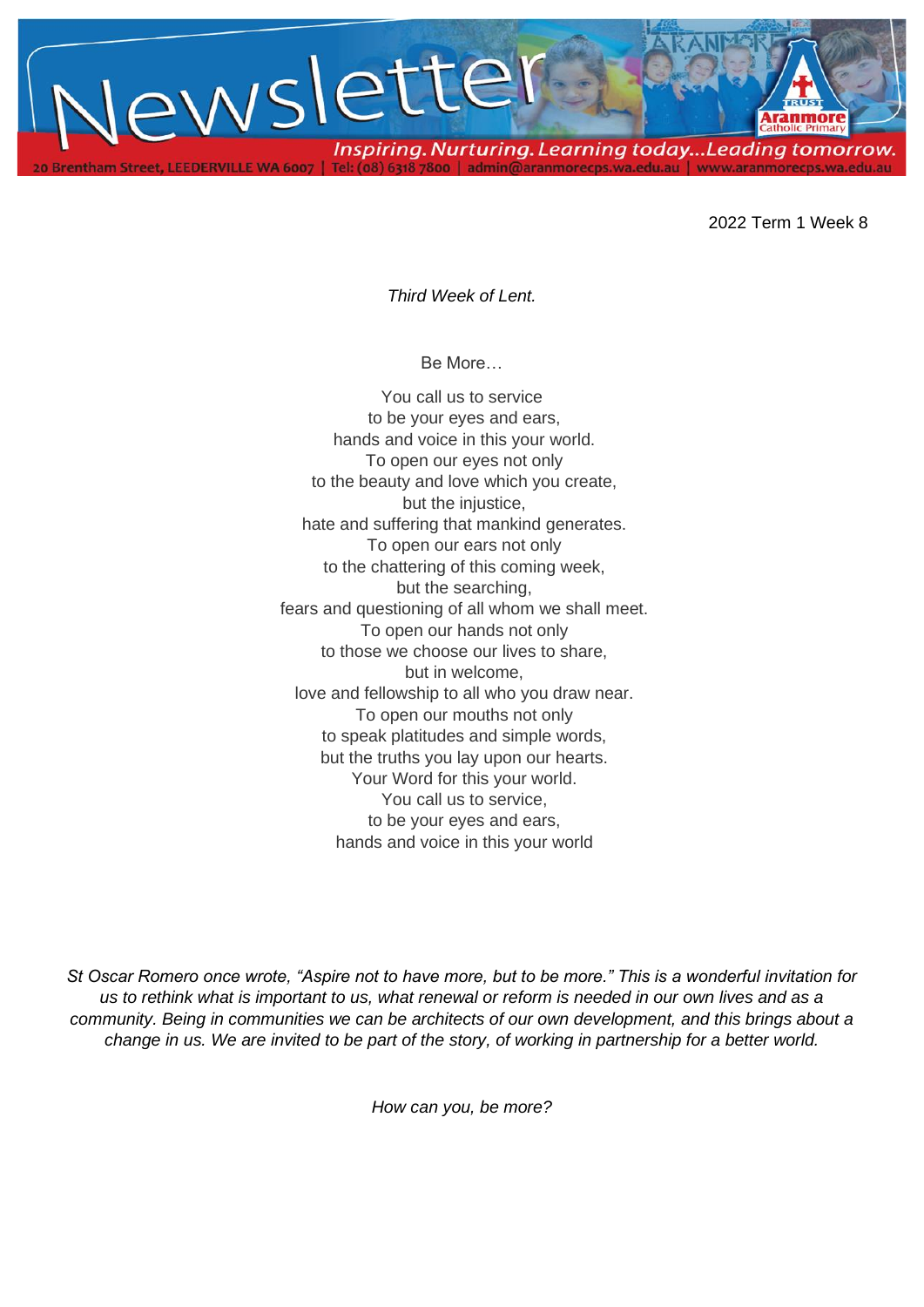At the end of Term 1, we farewell Mrs Taylor as she embarks on a new adventure with her family in Queensland. We send them on their way with a heart full of Aranmore well wishes and support. We warmly welcome Britt Watters to the community, who will join our team as Finance Officer.

Project Compassion Fundraiser: A better world for future generations starts with us! It was wonderful to see our students put our compassion into action and '*be more'* to help raise funds this Lent for people living in poverty with our crazy hair day.

The funds raised will help vulnerable communities around the world to:

- Improve access to food and clean water
- Support education and skills training
- Help vulnerable communities to increase their income
- Provide training in disaster risk reduction



Reconciliation: Due to Covid restrictions and several families in isolation, in consultation with Father Angelo, the sacrament of Reconciliation was postponed. More information will be shared soon about a new date.

Harmony Week: This week we celebrated Harmony Week! Harmony Week acknowledges Australia's cultural diversity. Harmony Week is about inclusiveness, respect, and a sense of belonging for everyone. Over the week, classes engaged in reflective activities with a focus on uniqueness, belonging, and respect for others.

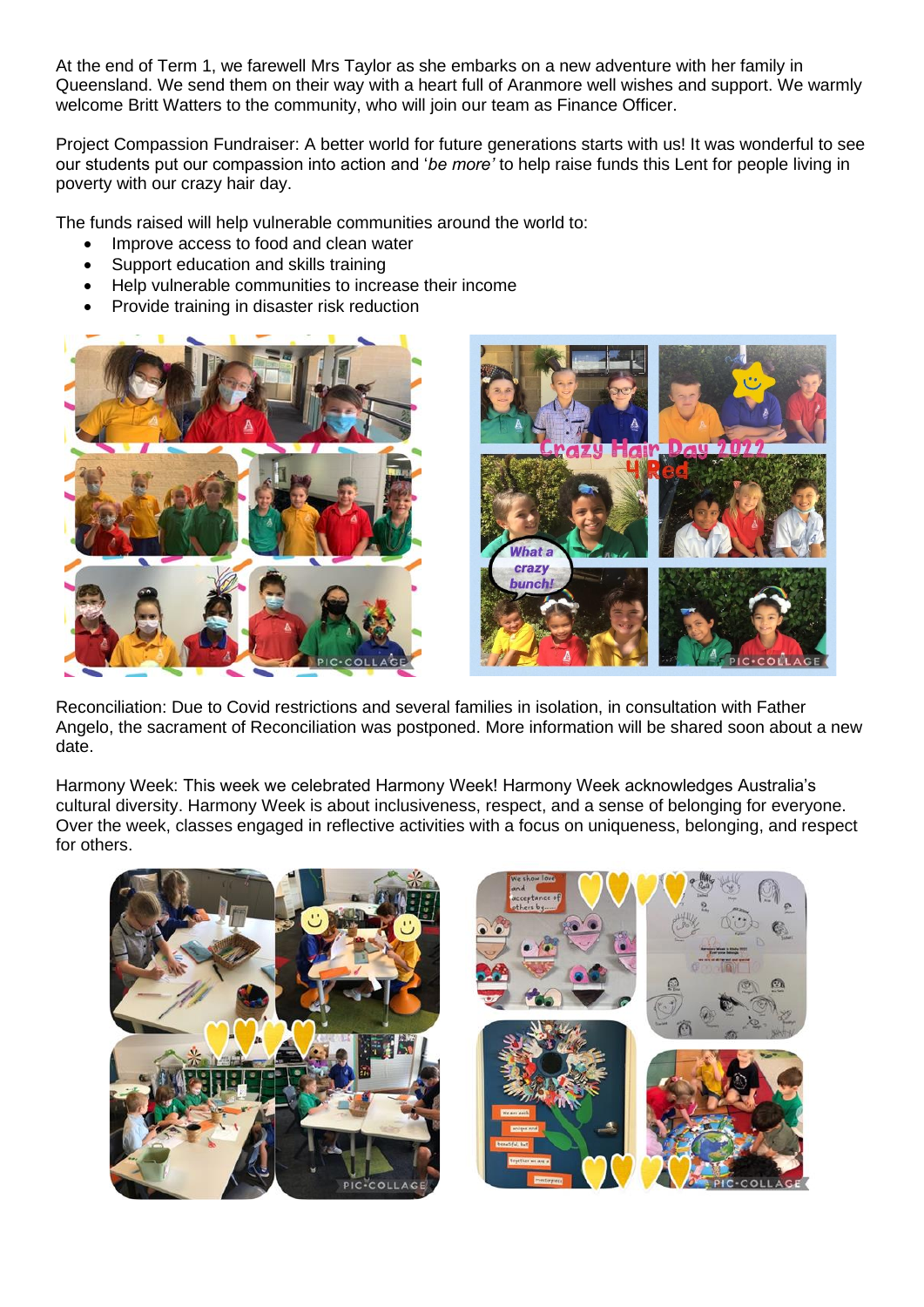NAPLAN: This week, students in Years 3 and 5 completed a NAPLAN Practice Test. NAPLAN takes place in Term 2 during Weeks 3 and 4. Please remember, NAPLAN assessments are a snapshot of any student's output at a given point in time. Data collected from NAPLAN affirms school/teacher data and contributes to the longitudinal data collected by the school for general curriculum planning. More information regarding NAPLAN testing will be shared to parents directly via your child's teacher.

Netball Training: It was wonderful to see the enthusiastic netballers and coaches here early Wednesday morning to improve their skills, keep fit and most importantly, HAVE FUN!

COVID-19: Thank you to all the families who have followed the latest health advice. We understand the information evolves quickly and appreciate families checking to see that they are doing the right thing for our community.

At Aranmore, **supervision of students** begins at 8:10am and concludes at 3:20pm each day. We ask that parents make use of Gumtrees out of school hours care if you require assistance earlier or later in a day.

The School app is another MUST have. This app is used to quickly inform parents and carers of important information. Don't forget to turn 'notifications' on so that you don't miss a message. Please download from either the App Store or Play Store.

Please refer to the website or the app calendar for the latest term dates. Due to current restrictions, lots of changes have been made.

In the best interests of looking after children safely, the following child protection matter is in place: Bathroom and toilet facilities are available for all visitors to school in the administration area. **All adults, siblings and visitors must use the facilities available in the administration area. Parents are not able to accompany their child to student toilets.**

Jonnine Lamborne Principal *May love & peace be found here*